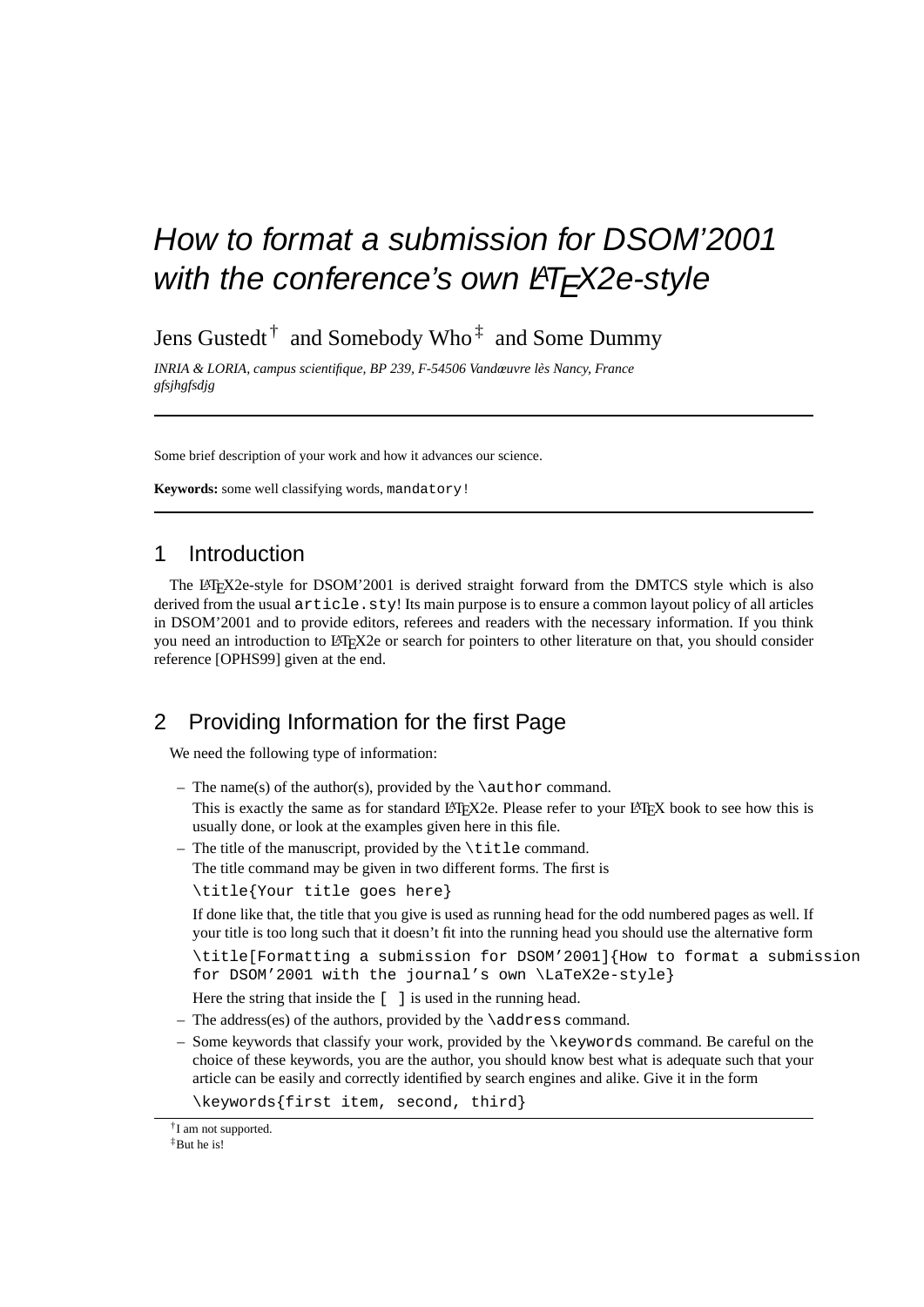So each "*key word*" might consist of several words in the usual sense. To separate several key words use commas.

These keywords must be the same as the ones that are given when you fill out the http-form for submission.

– An abstract of you manuscript, provided by the abstract environment. This should be no longer than a paragraph and concisely reflect the main contributions of your work.

### 3 Hints for the manuscript itself

#### 3.1 Numbering commands

Please use the standard conventions for all commands and environments that provide a numbering such as theoremlike environments or sections. In particular usual counting starts at 1 and not at 0.

#### 3.2 Proper Names

Please also be careful in the writing of personal names. Customs in different countries are different! Be sure to use a standard transcription of names that use a different alphabet than English, and also be sure to use the full capabilities of LATEX2e for accentuated character sets that are based on the Latin alphabet. Be sure to catch the correct concept of "last name" in that language.

#### 3.3 Use a Spell Checker

It is considered as being very impolite to leave obvious spelling errors in the manuscript before sending it out. Computers are made for these, **use them**.

You might either use the North American variant for spelling or the British one, but please don't mix them in one paper. The same holds for different possible spellings for the same word as for example "*acknowledg(e)ment*" or "*formulae*" versus "*formulas*". **Be coherent**.

#### 3.4 Mathematics

- Running text must always constitute correct English phrases.
- All complicated mathematical formulae should be given on separate lines and should not be spread out into the running text. You should use LAT<sub>EX2</sub> environments that provide a numbering for such formulae such as equation or eqnarray. Such numbers ease the referee process very much, and after eventual publication easily allow readers to refer to in their own work.
- The quantifiers "∃" and "∀" don't stand as abbreviations of the partial phrases "*there is*" and "*for all*". They are reserved for logical formulae as *such*, that is for work that talks itself of logical formulae as a subject.
- The equal sign "=" has different meanings in parts of the two communities that DMTCS addresses.
	- 1. It might stand for mathematical identity that is discovered *a posteriori*. As an example take the following phrase:

*An easy computation shows that* 4! = 24.

2. It might stand for a *definition*, as in

*For convenience, set*  $0! = 1$ *.* 

For the later use of "=" Computer Scientist often tend to use ":=". Referees should be tolerant to these different customs.

### 4 PDF Files

The style now supports an option pdftex to use in combination with pdflatex. This is only experimental, but we hope that pdflatex will become more stable in the near future. If you are viewing this